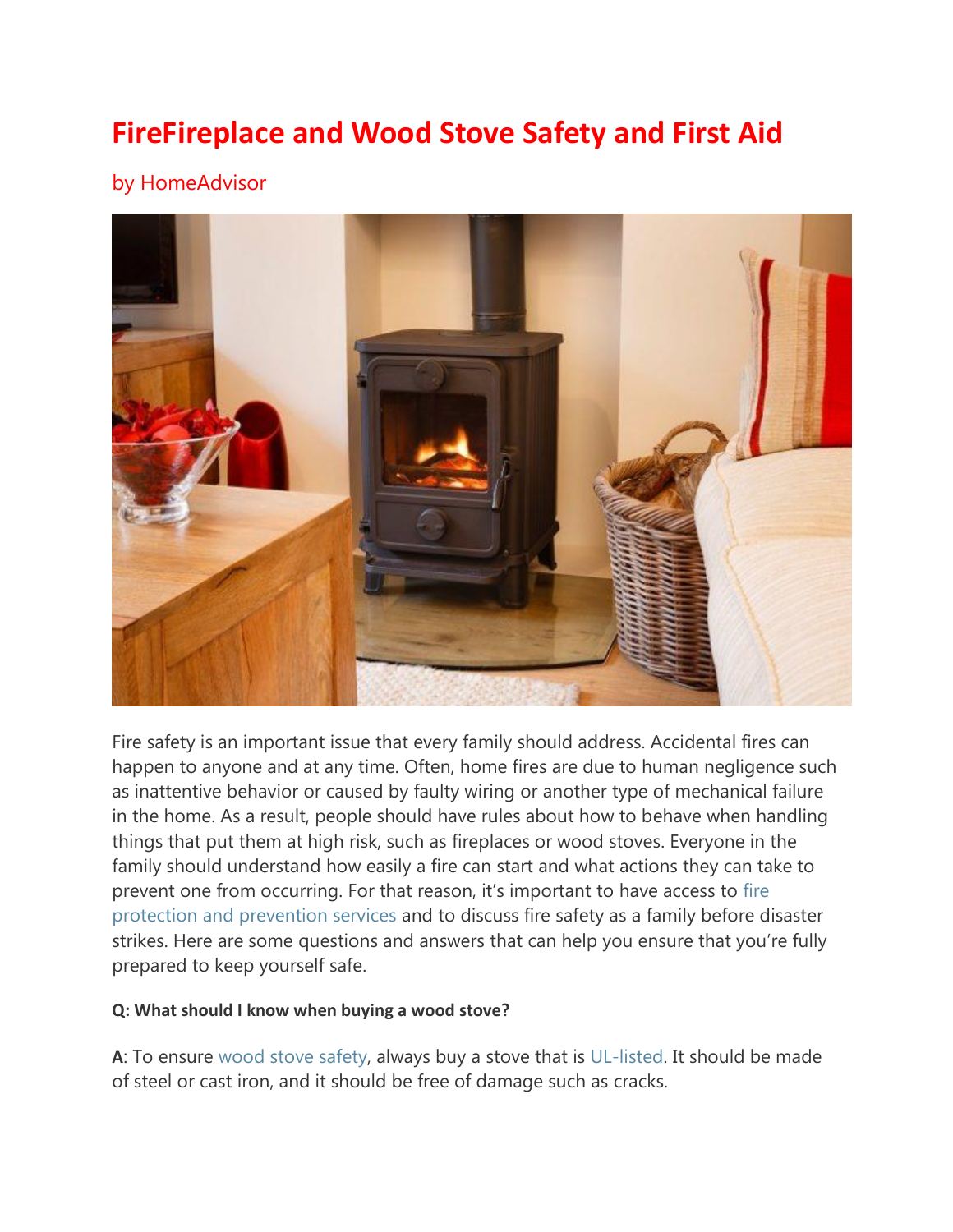#### **Q: Are wood stoves safer than fireplaces?**

**A**: Both wood stoves and fireplaces become extremely hot and can cause burns if touched. Although they both are burning wood, the stove's door is typically closed unless the fire is being tended. Fireplaces, however, are often open with the exception of a screen or mesh curtain, which increases the chances of sparks flying out and causing burns or igniting nearby carpeting, furniture, or even a pet's fur. In general, there is some risk with either, and caution should always be used.

## **Q: Are there regulations I should know about when installing or using a wood stove or fireplace?**

**A**: Regulations can vary according to where you live. To ensure that you are aware of and comply with any area fire codes, [state laws, and other regulations](https://www.epa.gov/burnwise/ordinances-and-regulations-wood-burning-appliances#state) regarding woodburning appliances, check with your local authorities.

## **Q: Can I install a wood stove myself?**

**A**: [Hire a professional to install wood stoves](https://www.homeadvisor.com/emc.Fireplace-Wood-Stoves-directory.-12031.html) to ensure that they are properly ventilated and placed. Homeowners who choose to install their own wood stoves should fully understand the risks and chimney requirements.

#### **Q: What precautions should I take when starting a fire in a wood stove?**

**A**: To safely start a fire in a wood-burning stove, make sure the damper is opened in advance. Avoid using any type of flammable fluid, such as gas or kerosene, to ignite the wood. Instead, start off by using crumpled newspaper and a few smaller sticks.

#### **Q: Is it safe to go to bed when wood is still burning in the fireplace or stove?**

**A**: Never going to sleep when a fire is lit is an important [fireplace safety](https://www.phoenix.gov/fire/safety-information/home/fireplace) rule to follow. Wait until the fire is completely out and the embers are no longer red or smoldering.

#### **Q: How often should a chimney be inspected and cleaned?**

**A**: A chimney inspection should be completed annually by a [local licensed professional](https://www.homeadvisor.com/task.Chimney-or-Fireplace-Clean-and-Inspect.40034.html) who will inform you if and when a cleaning or sweeping is needed. Often, it is recommended if there is a buildup of 1/8 inch or more or if it is blocked by nesting materials.

#### **Q: How can I keep children safe around fireplaces and wood stoves?**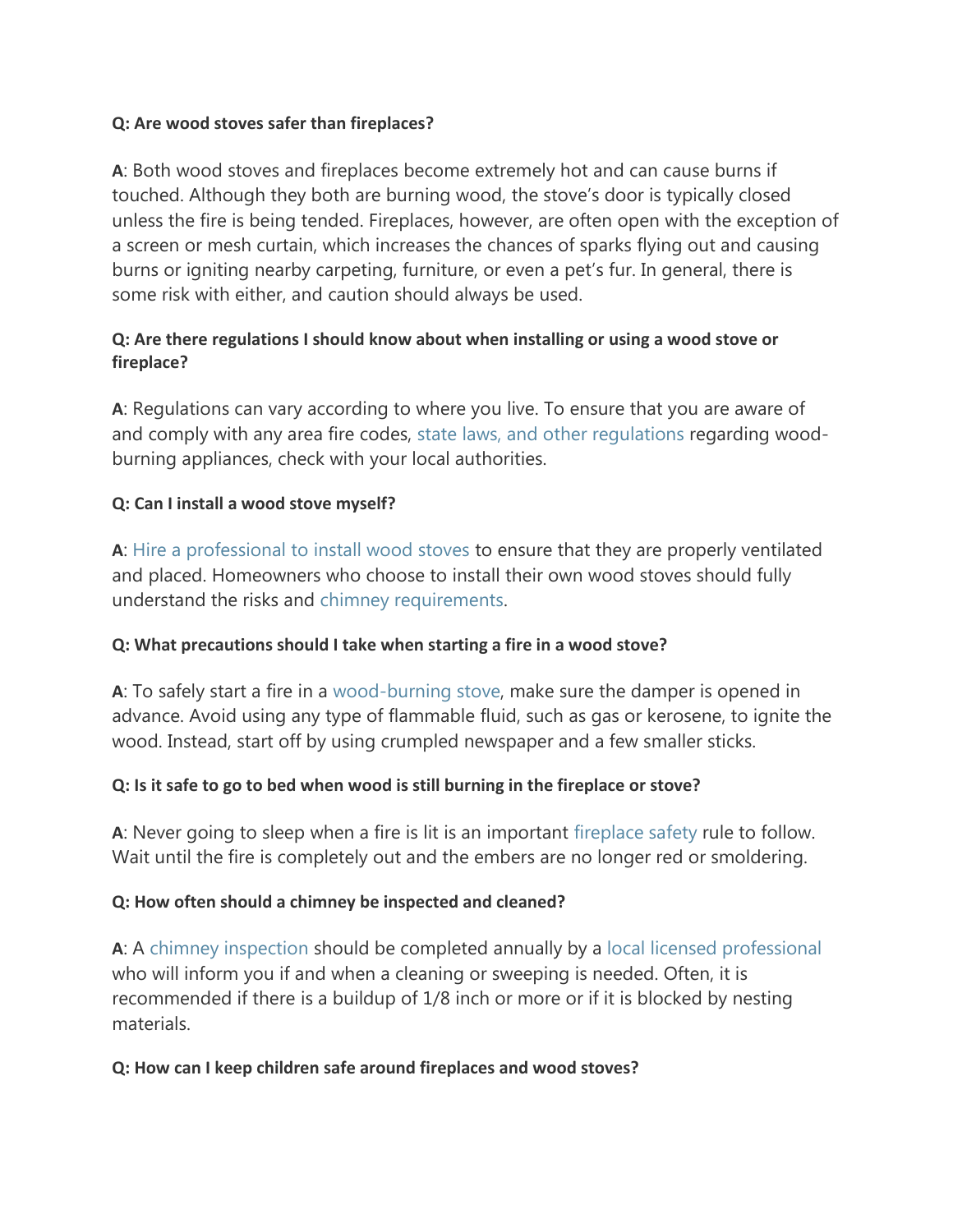**A**: Keeping children at least three feet away from wood stoves is a smart heating safety tip to follow. People can also [protect children](https://riseandshine.childrensnational.org/how-to-protect-children-around-fireplaces/) by never leaving them unattended and keeping pokers and any other types of fireplace tools out of their reach. A fireplace screen can also help keep them away and prevent accidental burns.

#### **Q: What else can we do to keep children safe from burns?**

**A**: Burn prevention begins with removing anything that can cause children to burn themselves or that can be used to cause [home fires.](https://www.ready.gov/home-fires) This means keeping anything that can start a fire, such as candles, matches, and lighters, out of their reach. When in use, candles should be kept at least 12 inches from items that are flammable. Parents should use the back burners of the stove when cooking and not allow children in the kitchen or near the stove unsupervised. Childproof covers over electrical outlets are also useful, as they can prevent electrical burns.

## **Q: How can house fires be prevented?**

**A**: To prevent home fires, taking the proper safety precautions while using a fireplace or wood-burning stove is only the first step. In addition, never smoke in bed or when tired. Smokers should use deep ashtrays or put out their cigarettes in water. Ideally, all smoking should take place outdoors to avoid accidentally dropping ash or cigarettes on surfaces that can catch fire. Also, help prevent [electrical fires](http://www.fairfaxva.gov/government/code-administration/fire-life-safety-education/home-safety/electrical-fire-safety) by checking power cords to ensure that they are not frayed or damaged. Cooking safety is also important, as the kitchen is one of the most common locations for fires to start. Use timers when food is cooking to ensure that it is not accidentally forgotten, and never leave the house if food is cooking on the stove or in the oven. Pot holders, dish towels, and other materials should also be kept clear of gas or electric burners, as they can easily catch fire.

#### **Q: What is a carbon monoxide detector?**

**A**: These devices alert families to the presence of [carbon monoxide,](http://www.mariettafire.com/790/Carbon-Monoxide) which is an odorless gas that can cause people to become sick and even die after prolonged exposure. Both wood-burning stoves and fireplaces are sources of carbon monoxide.

#### **Q: Are both smoke alarms and carbon monoxide detectors necessary?**

A: Yes. Because they alert you to two different things, both smoke and carbon monoxide [alarms](http://www.mariettafire.com/790/Carbon-Monoxide) should be installed in every home.

#### **Q: How often should they be tested?**

**A**: To ensure that [smoke alarms](http://www.mariettafire.com/779/Smoke-Detectors) are working properly, test them monthly.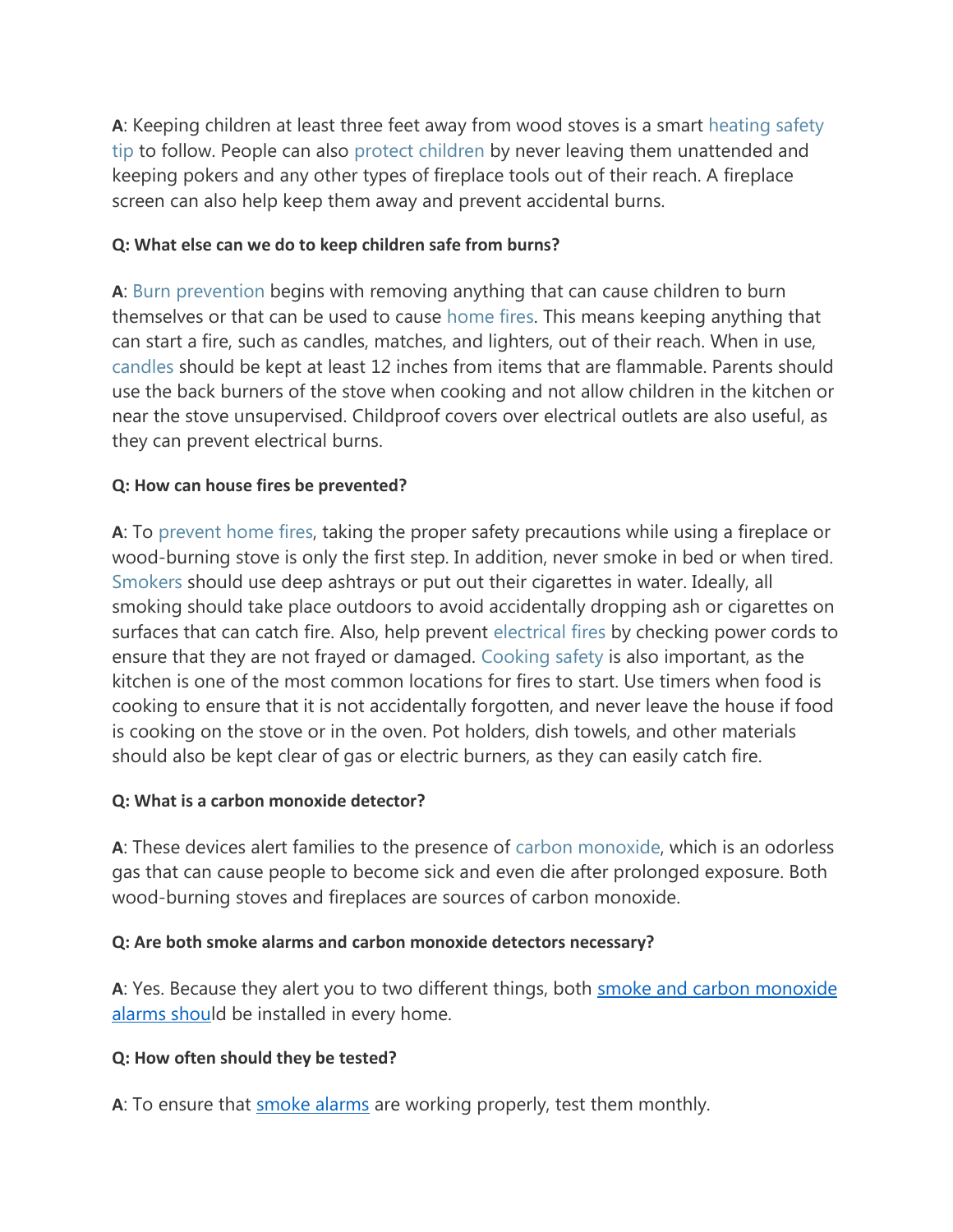#### **Q: How often should smoke alarms be replaced?**

**A**: Replace the entire alarm every ten years and the batteries at least once a year. It's easy to remember to change the batteries if you do it when you [change your clock](https://www.uab.edu/ohs/images/docs/ss/ss_2016-11-change-your-clock.pdf) for Daylight Saving Time.

## **Q: In the event of a fire, how do I treat minor burns?**

**A**: Although minor burns are painful, there is typically no need for professional medical care. To [treat](https://blog.chw.org/wp-content/uploads/chw_burntreatment.pdf) this type of superficial burn at home, apply nothing more than cool water over the burned area for approximately 30 minutes. Follow this by cleaning the area, and if blistering is present, gently cover it with gauze. Ibuprofen or some other form of over-the-counter medication can be taken for the pain. Do not apply ice, butter, or petroleum jelly to the area.

## **Q: How can I tell if a burn is a major burn, and what should I do if it is?**

**A**: Major burns are serious, deep burns that require immediate medical attention. They can have the look of charred flesh and often make the victim's skin leathery and dry. Burn first aid should be administered until help arrives. This involves elevating the burned area, covering it with a moist, clean cloth for protection, and removing any clothing or jewelry from the area. Be on the lookout for shallow breathing, pale complexion, and other signs of [shock.](https://www.umm.edu/health/medical/altmed/condition/shock)

## **Q: Does every family need a fire escape plan, even if they live in an apartment?**

**A**: Yes, a home [fire escape plan](http://www.mariettafire.com/789/Fire-Escape-Planning) can save lives regardless of where a family lives.

## **Q: How can my plan ensure that elderly family members and very young children can escape on their own?**

**A**: Assign reliable people to help older adults and less mobile family members evacuate the home. There should be a primary and backup person assigned to help elderly loved ones and small children.

#### **Q: How often should families hold fire escape drills?**

**A**: It's important that adults and kids know [what to do](http://www.mariettafire.com/789/Fire-Escape-Planning) in a fire. For that reason, family fire *exit drills* should be held twice a year.

#### **Q: What is a backup fire evacuation plan?**